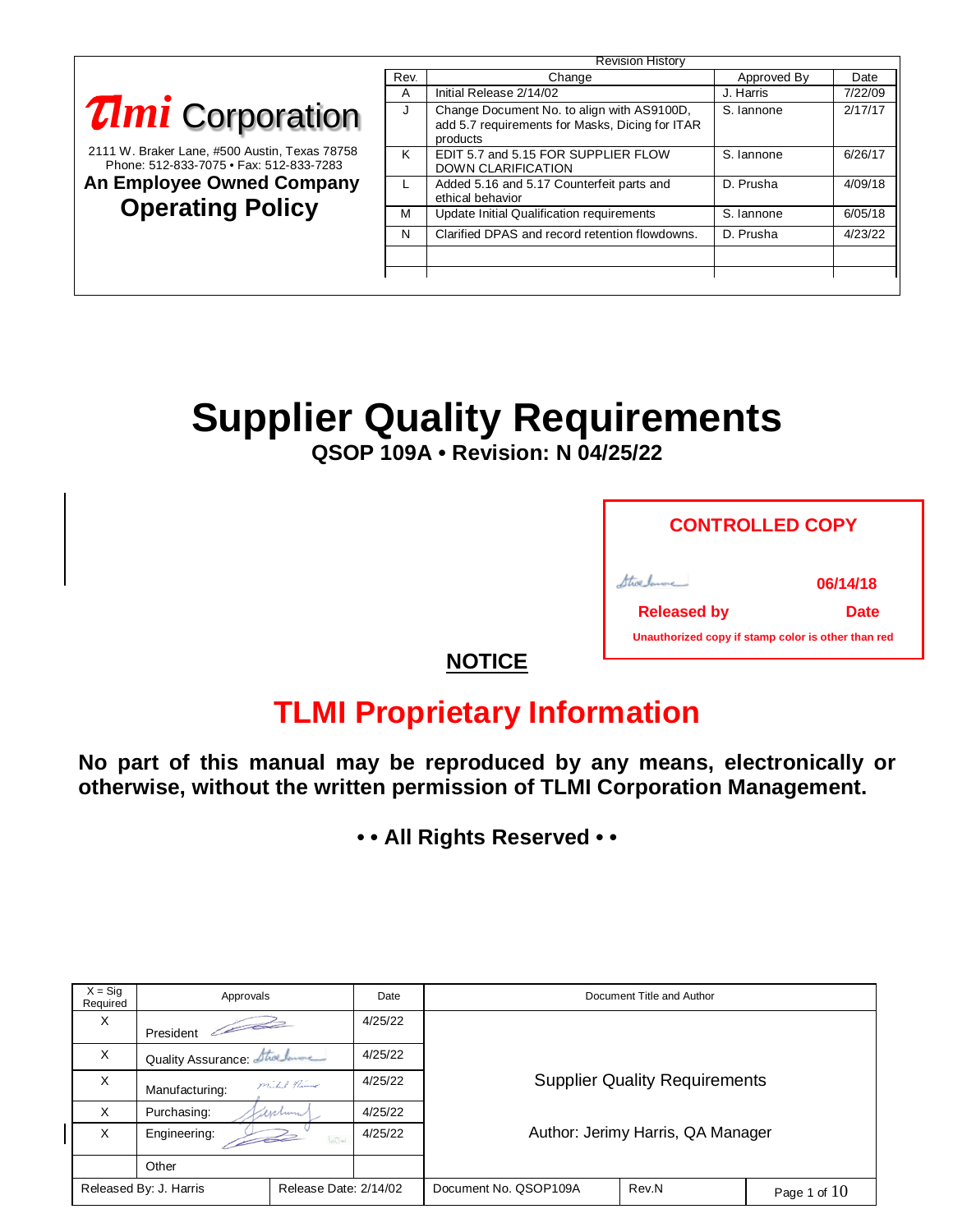### **1 DISTRIBUTION**

1.1 Current revisions of this document are available to all suppliers and made available electronically to all TLMI Corporation Purchasing, Quality, Materials and Engineering employees.

### **2 FORWARD**

2.1 It is of the utmost importance that our supplier base understands their importance as an extension of our process. We pride ourselves on delivering the highest quality products and services to our customers, on time, every time at an agreed upon price. Our suppliers must do the same for us.

#### **3 PURPOSE**

3.1 This document is provided to enable our suppliers to understand our expectations. It establishes minimum quality requirements for all suppliers of materials and services whether they are being provided by the supplier directly or are purchased through sub-suppliers for use in TLMI Corporation products.

#### **4 SCOPE**

- 4.1 This document is part of and in addition to other purchasing and engineering documents. This document does not replace or alter any of the terms and conditions, purchasing documents, purchase orders, engineering documents or requirements stated in those documents. It covers minimum quality requirements and describes our minimum quality system expectations.
- 4.2 This document defines the process of managing TLMI's Approved Vendor List (AVL).
- 4.3 If conflicts arise between this Supplier Quality Requirements document, TLMI Corporation purchase order and/or engineering documents or specifications the prevailing order shall be:
	- a) Purchase Order
	- b) Engineering documents or specifications
	- c) This Supplier Quality Requirements document
- 4.4 **The Supplier must inform TLMI Corporation of any documentation conflict through the appropriate TLMI Corporation purchasing agent.**

#### **5 RESPONSIBILITY**

- 5.1 It is the responsibility of TLMI Corporation to ensure that our supplier requirements are documented and communicated to our suppliers. It is also our responsibility to notify the supplier of any change in requirements and to provide feedback to the supplier.
- 5.2 It is the supplier's responsibility to ensure that the contractual requirements are understood and that any ambiguities are clarified and agreed upon before their acceptance. The supplier must have the capability to meet the contract or accepted order requirements.
- 5.3 The supplier is responsible for providing certificates of compliance / analysis for mechanical products and chemicals stating that such items meet or exceed our requirements. Certificates of compliance / analysis shall be directly traceable to our purchase order by reference.
- 5.4 Suppliers and distributors must notify TLMI Corporation Purchasing, in writing, when supplied product may contain substances considered dangerous or harmful to humans, animals or the environment. Safety Data Sheets (SDS) shall be supplied with all chemicals and all chemicals shall be properly labeled in accordance with OSHA and federal standards.
- 5.5 The Supplier is responsible for notifying TLMI if any nonconforming product may have shipped to TLMI.
- 5.6 Suppliers must obtain permission from TLMI for nonconforming product disposition as appropriate.
- 5.7 Appropriate records must be retained at least for three (3) years or more as appropriate, unless otherwise contractually agreed upon to different time duration.
- 5.8 TLMI has right of access to suppliers customer and regulatory authorities to the applicable area of facility involved in the order and to all applicable records.
- 5.9 Purchasing may request that the supplier pay for any expenses which can be directly associated with a line shut down or rejected materials that are sorted on site to keep our production lines running.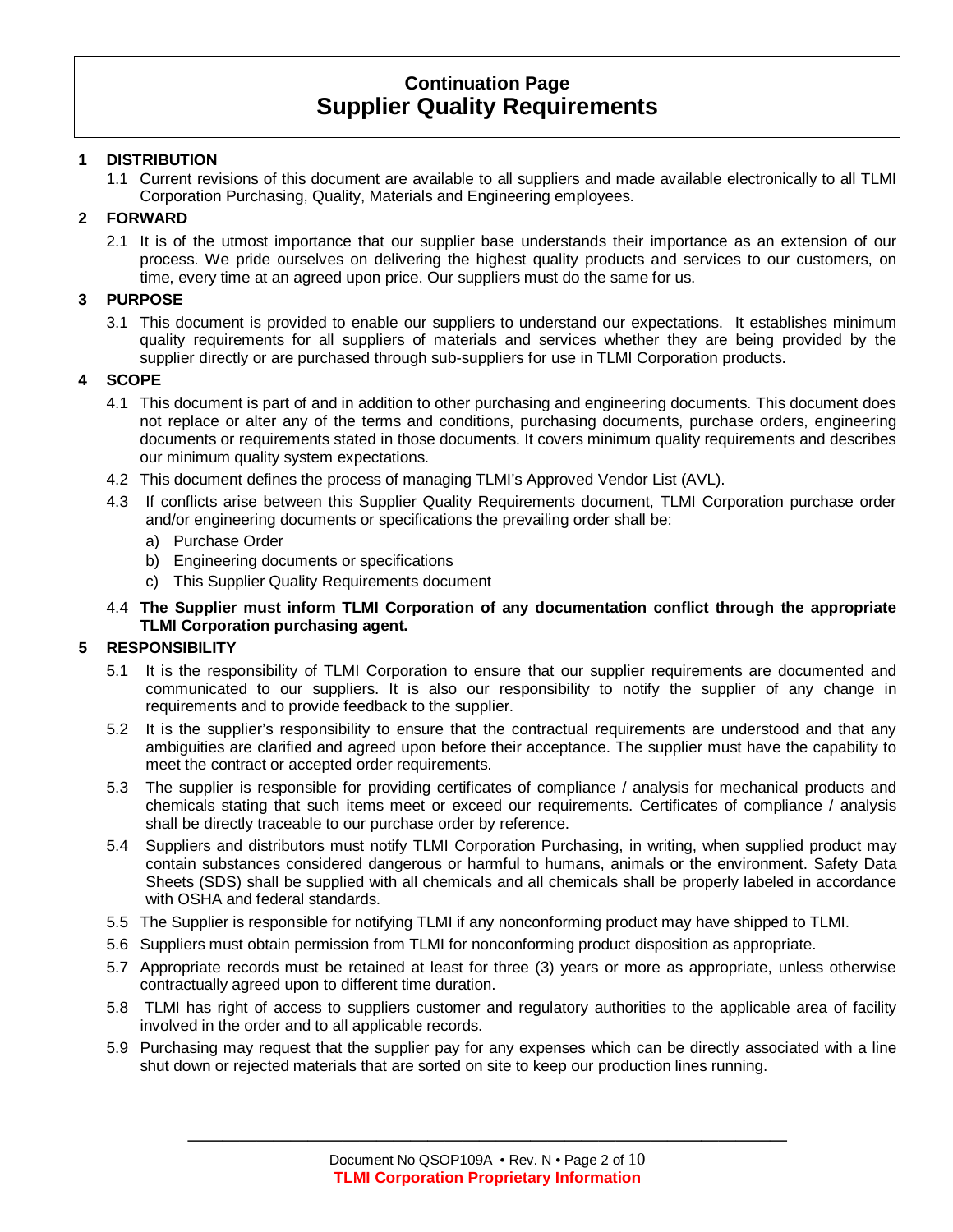- 5.10 The Supplier is responsible for flow down to the supply chain all applicable requirements as appropriate. All purchased commercial off the shelf (COTS) materials are exempt from flow down. DoD FAR 252.244-7000
- 5.11 DPAS rating will be flowed down to suppliers providing masks or outsource service on customer materials. This information will be transmitted with the purchase order.
- 5.12 Customer requirements for record retention will be flowed down to suppliers that provide materials shipped to the customer or services specific to that customer. Record retention will be required for materials used to directly form bumps, excluding metal etchants. This information will be transmitted with the purchase order as designated on the AVL.
- 5.13 Counterfeit Parts "An unauthorized copy, imitation, substitute, or modified part, which is knowingly misrepresented as a specified genuine part of an original or authorized manufacturer." As no physical parts are currently purchased by TLMI Corp for resale, this does not apply.

5.14 Supplier personnel must be made aware of the importance of ethical behavior.

5.15 Suppliers are required to provide an annual Conflict Materials Report as requested.

### **6 ASSOCIATED DOCUMENTS**

- 6.1 Supplier Survey (last few pages of this manual)
- 6.2 Purchase Order
- 6.3 Engineering Documents or Specifications
- 6.4 Conflict Materials Report

### **7 INITIAL SUPPLIER QUALIFICATION PROCESS**

- 7.1 A supplier is any vendor, subcontractor, or individual that supplies TLMI Corporation with materials or products that will be used in the production of products for sale to our customers. Supplier selections (initial qualification) are made using one or more of the following evaluation methods (not in any order of priority):
	- a) Registered to a verifiable quality standard (ISO9001 or AS9100,etc)
	- b) Completed Surveys upon request and following evaluation by TLMI
	- c) Product qualification/product appraisal (in-use test).
- 7.2 Suppliers that satisfactorily meet the initial supplier qualification requirements are considered approved suppliers and are added to the Approved Vendor List. (AVL). These suppliers must continue to meet requirements (as well as on time delivery) to remain on the AVL . To verify that the supplier quality system is effective, specific inspection and/or audit controls may be instituted at our discretion to assure quality.
- 7.3 Each supplier who is not registered to a verifiable quality standard will fill out a Supplier Quality Survey (last few pages of this manual) and return it back to us within 30 days of receipt. This document will be used to determine the capabilities of the Supplier quality management system and used should we need to visit a facility for auditing purposes.
- 7.4 The initial risk level for each supplier will be identified by QA and Purchasing and noted on the Approved Vendor List (AVL) in QuickBooks™ and subsequent risk level status will be discussed during the scheduled management review meetings using the following "Risk Level  $(RL = P \times I)$  Determination Tool" as a guide;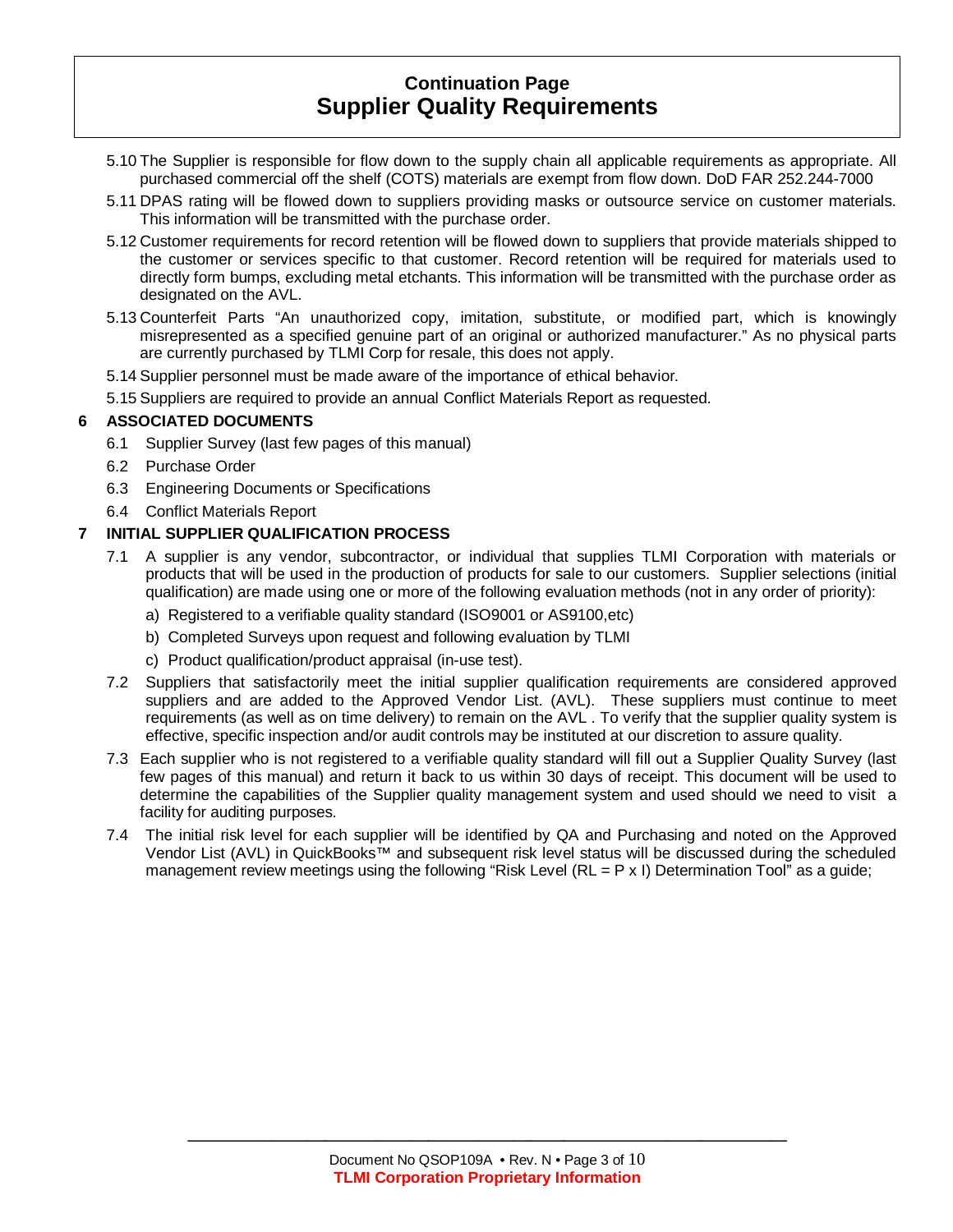

- 7.5 A process/product specification or SOW (statement of work) is sent out with the work which is further controlled through receiving inspections to assure conformance to requirements. If suppliers are Medium or High Risk, tightened inspection procedures will be used up to 100%.
- 7.6 Initial decisions to use a particular supplier on an urgent basis are based on the following areas.
	- Supplier capability (both technical capability and on time urgent product delivery)
	- Price (the lowest price is not always the best price)
	- Quality (industry reputation for product quality)
	- Willingness to comply with our requirements and work with us to correct deficiencies in a timely manner.
- 7.7 Normally, after TLMI Corporation Purchasing has identified potential suppliers, a request for quotation package containing all relevant product drawings and specifications is provided to the potential supplier.
- 7.8 The supplier will review and return to TLMI Corporation Purchasing either a quotation for the products or services requested or no bid the job.
- 7.9 If a satisfactory quotation is received and accepted by TLMI Corporation Purchasing, non-Exempt Suppliers that cannot produce a verifiable quality standard certificate will be provided with a survey form and must comply with the TLMI initial supplier Qualification criteria located in this document available at www.tlmicorp.com/supplier.
- 7.10 After receipt of the Supplier Survey form from the supplier, TLMI Purchasing and Quality Assurance will jointly review the document and determine the depth of the Quality Management system in place. We will make our recommendations based on this review. The Supplier Survey results will determine which suppliers will be qualified, or need to be monitored more closely, and listed as Conditionally Qualified.
- 7.11 At our discretion if an on-site audit is needed, both Purchasing and Quality Assurance will plan the audit, notify the supplier of the visit and audit the supplier based on survey results.
- 7.12 Quality Management System Qualification Levels are described as follows.
	- **Disqualified**: The supplier has no quality management system in compliance with the elements of our survey and or process controls do not appear to be adequate to assure good product delivery for outsourced processes. No further purchase orders will be placed without TLMI management approval.
	- **Conditionally qualified**: A supplier who has not fully met the criteria for a qualified status will be considered conditionally qualified while TLMI evaluates criteria as listed in section 7 of this procedure, purchase orders may be placed as long as the supplier maintains a good quality and on time delivery record.
	- **Qualified**: The supplier meets most if not all elements of our survey considering the type of supplier and only minor issues are evident.
	- **Vendors may be listed as DMEA Trusted / Qualified or ITAR / Qualified on the AVL.**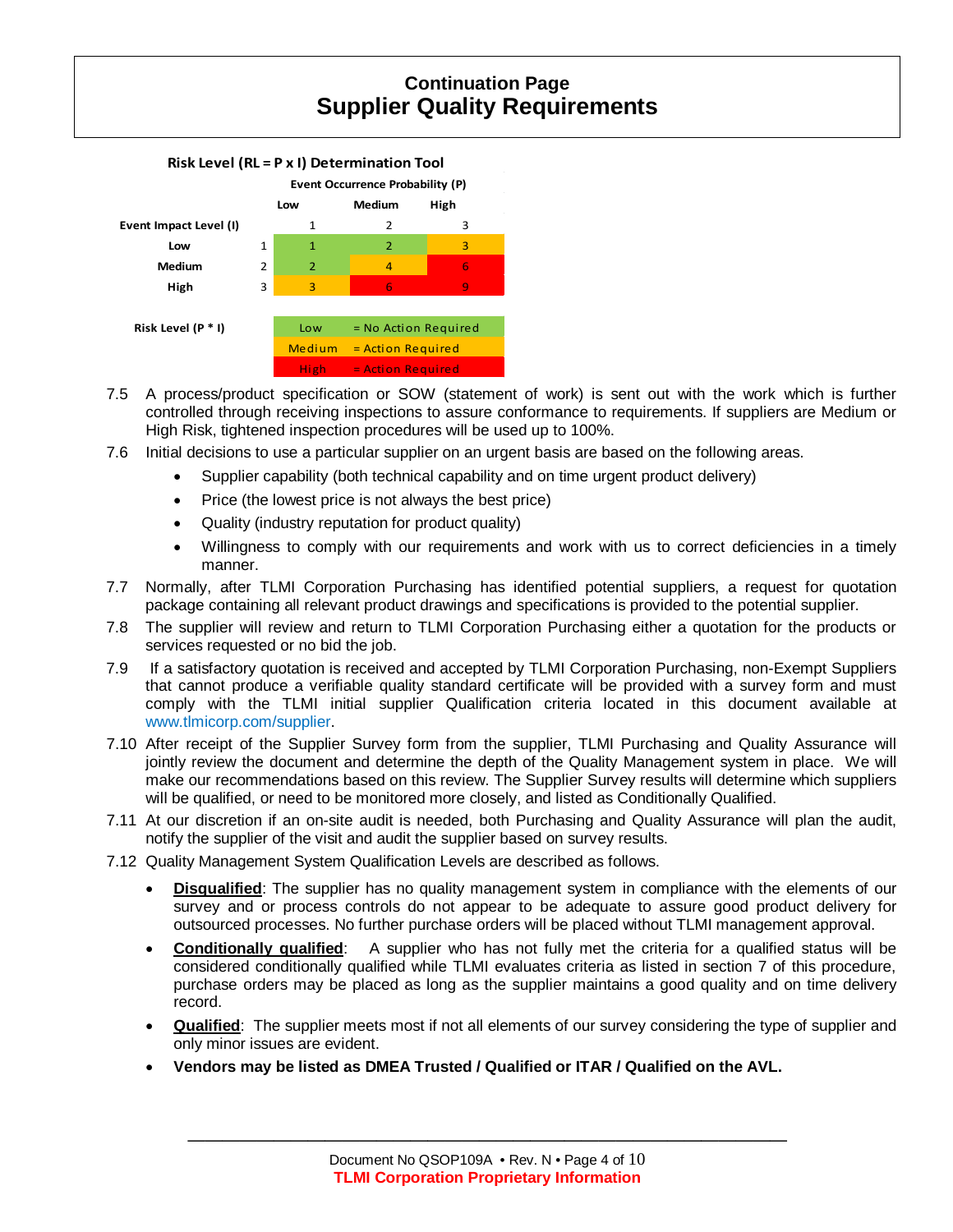- **Exempt**: The supplier provides equipment and materials that do not come in intimate contact with product. Home Depot, Lowe's, Ebay, Office Depot, etc. provide generic tools, parts and components used in repair and maintenance or office supplies. No surveys or certification are required of exempt suppliers. The use of an exempt supplier does not relieve TLMI Maintenance, Engineering, Production or QA from the responsibility of ensuring that the equipment or material being purchased will not adversely affect our products.
- 7.13 The next step in this process is to qualify the product supplied based on TLMI's product evaluation. TLMI staff will sample the product supplied and determine if it meets our specifications by using the product in the applications for which it was purchased.
- 7.14 Satisfactory completion (outcome) qualifies the product / supplier. Purchasing will notify the supplier of acceptance or failure via e-mail with TLMI QA in copy. TLMI QA will file the notice electronically to the appropriate supplier folder on the QA server.

### **8 MAINTAINING SUPPLIER QUALIFICATION**

- 8.1 Suppliers are required to notify TLMI Corporation Purchasing should they suspect that defective or nonconforming materials have left their facility for delivery to us after initial sample approval. Suppliers who fail to meet this requirement may be disqualified.
- 8.2 The Approved Vendor List (AVL) is reviewed quarterly by Purchasing to determine which Vendors are nearing a re-qualification event such as ISO Certification expiration or non-ISO qualification review
- 8.3 Non-ISO qualification review may include request for ISO status
- 8.4 Suppliers are reviewed quarterly for on time receipt performance (OTR Report).
- 8.5 Suppliers are reviewed annually at Management Review.
- 8.6 Suppliers may be reviewed sooner and re-qualified if significant changes have been made after initial acceptance and or if quality problems (product quality, on time delivery) are noted.
- 8.7 TLMI will request any additional information and/or data that will mitigate any perceived risk that might impact our production schedule to meet customer requirements from "Sole Supplier" designated vendors either with stable or unstable On Time Receipt (OTR) history. This communication may be via any appropriate means suitable to the situation at hand.

#### **9 SUPPLIER CORRECTIVE ACTION**

- 9.1 Suppliers will be notified of corrective actions by e-mail and will respond back to us by e-mail stating what they intend to do to correct noncompliance's. Criteria for issuing Corrective Action Request are as follows: 3 instances of late delivery during a calendar year based on order acknowledgement, 2 instances of not meeting fit, form or function according to specifications during a calendar year.
- 9.2 Suppliers are expected to submit to TLMI Corporation Quality Assurance a corrective action plan to address problems that we bring to their attention within 30 days of receipt. Communications between parties in this regard will be via E-Mail. The supplier plan shall address the following topics.
	- Description of noncompliance or problem as they understand it
	- Probable root cause of the noncompliance or problem
	- Description of containment activities designed to contain the problem while a fix is being determined
	- Description of the short term corrective action that will be taken
	- Description of long term corrective actions, including the names of procedures written or modified to address the problem.

#### 9.3 The supplier is responsible for notifying TLMI Corporation Purchasing for approval BEFORE any changes are made with regard to the following (also applies to the supplier's sub-suppliers or subcontractors).

- Planned change in manufacturing location
- Planned change in manufacturing method
- Planned change of suppliers.
- Proposed change affecting product characteristics of form, fit, function or base material of any component, sub-component of an assembly or chemical recipe.
- Planned discontinuance of service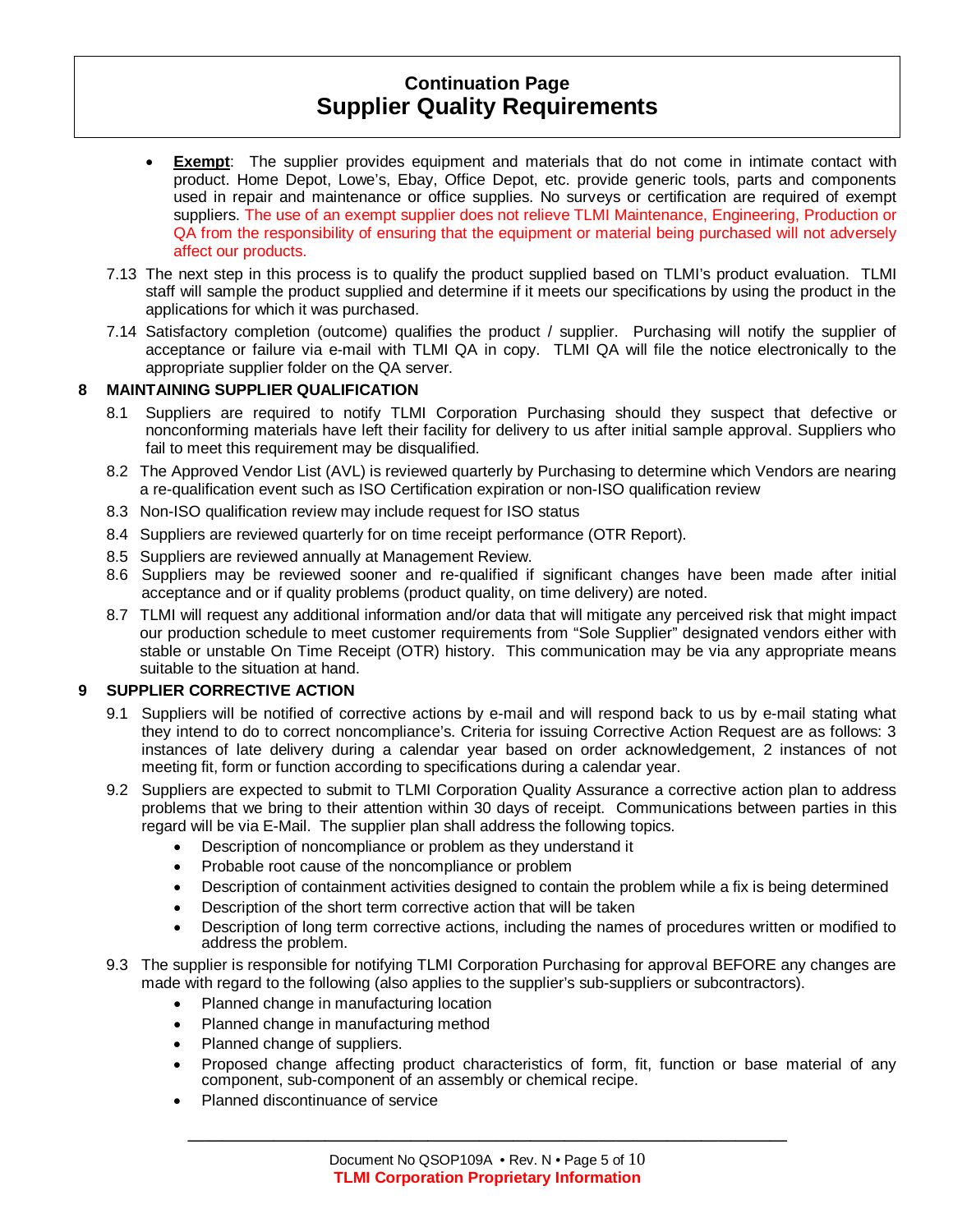- Change in price
- Change in planned delivery schedule

#### **10 MINIMUM QUALITY MANAGEMENT SYSTEM REQUIREMENTS**

10.1 Our quality management system survey makes an assessment of the suppliers' quality system in many areas we feel should form the foundation of any sound quality management system. Rating each element is simple. The element is either in your system, doesn't apply or is not in your system (Y, N, N/A).

### **END OF SUPPLIER MANUAL – SURVEY FOLLOWS ON NEXT PAGE**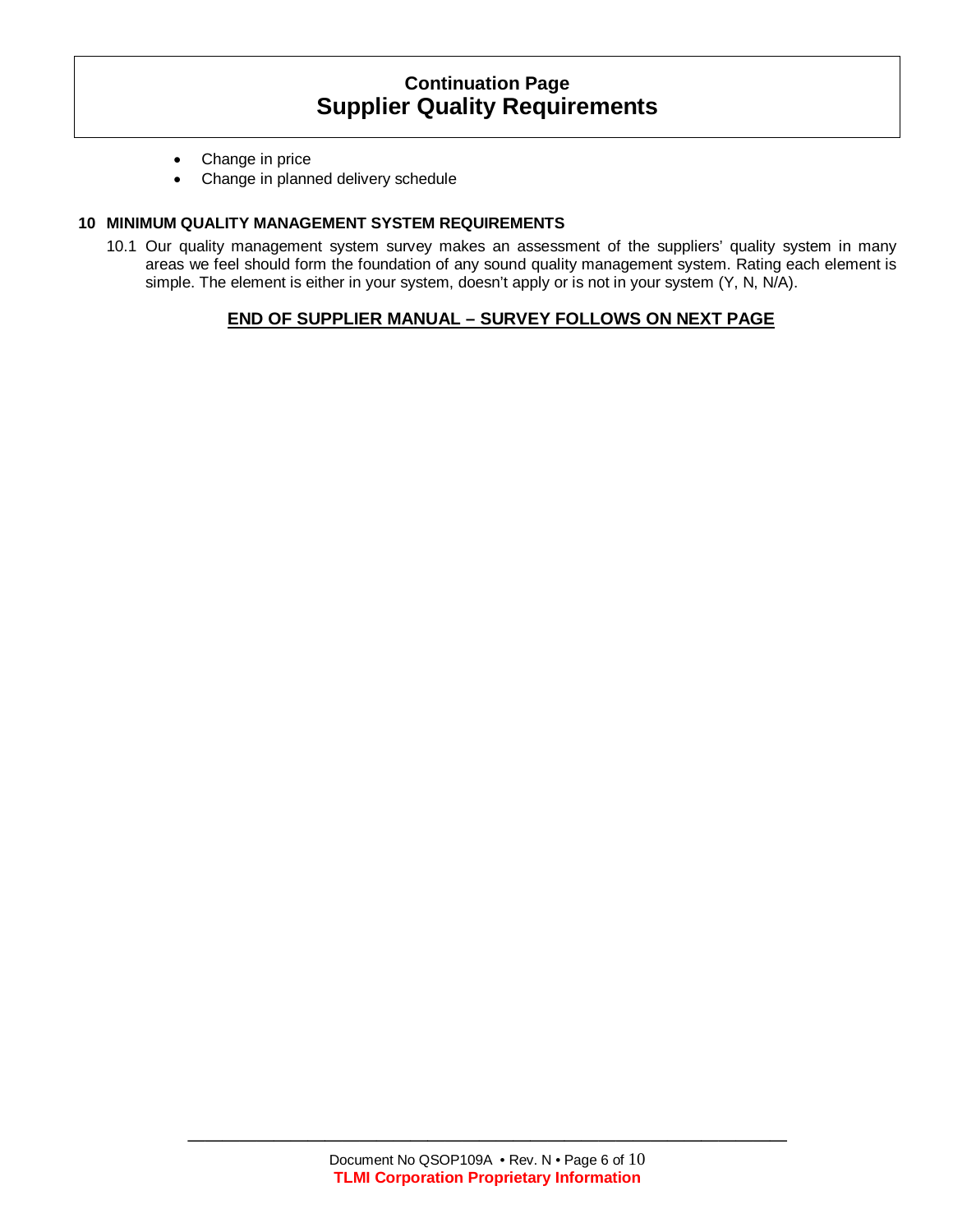**INSTRUCTIONS**: We are asking that all suppliers complete this survey so that we may better understand the Quality Management System (QMS) that you currently have in place. If your Quality Management System (QMS) is CURRENTLY registered to one or more of the following international standards, then you only need to fill out this page and e-mail us a copy of your current registration certificate(s) and this page in PDF format to purchasing@tlmicorp.com. You do not need to complete the survey.

If you are not CURRENTLY registered to any of the international standards (or your certificate is expired or about to expire within 3 months) then please complete the survey to the best of your ability and e-mail us this page and the completed survey in PDF format to purchasing@tlmicorp.com. Check (**X**) all that apply below.

| Standard Registered to ______(List)                    | <b>DMEA Trusted</b>                                                         | <b>ITAR Registered</b>                                                                                                                                                                                                      |  |
|--------------------------------------------------------|-----------------------------------------------------------------------------|-----------------------------------------------------------------------------------------------------------------------------------------------------------------------------------------------------------------------------|--|
| QMS not currently Registered to verifiable<br>standard | <b>ITAR Compliant</b>                                                       |                                                                                                                                                                                                                             |  |
| Section 1 - Company Information                        |                                                                             |                                                                                                                                                                                                                             |  |
|                                                        |                                                                             |                                                                                                                                                                                                                             |  |
| <b>Quality Mgr. Name</b>                               |                                                                             | <b>E-Mail</b> Direct Ph. <b>Container and Direct Ph. Container and Direct Ph. Container and Direct Ph. Container and Direct Ph. Container and Direct Ph. Container and Direct Ph. Container and Direct Ph. Container an</b> |  |
| President/CEO Name                                     |                                                                             |                                                                                                                                                                                                                             |  |
| <b>General Mgr. Name</b>                               |                                                                             |                                                                                                                                                                                                                             |  |
| Sales Mgr. Name                                        |                                                                             |                                                                                                                                                                                                                             |  |
|                                                        |                                                                             | Total employees at this location ____________ Annual Sales ____________________________ Total Facility Size (sq ft)                                                                                                         |  |
|                                                        |                                                                             |                                                                                                                                                                                                                             |  |
|                                                        |                                                                             |                                                                                                                                                                                                                             |  |
|                                                        | Signature of person completing this survey Title Title                      |                                                                                                                                                                                                                             |  |
|                                                        |                                                                             |                                                                                                                                                                                                                             |  |
|                                                        |                                                                             |                                                                                                                                                                                                                             |  |
|                                                        |                                                                             | -----------------------------------TLMI QA AND PURCHASING ONLY BELOW ----------------------------------                                                                                                                     |  |
| <b>Quality Assurance and Purchasing Disposition</b>    |                                                                             |                                                                                                                                                                                                                             |  |
|                                                        |                                                                             |                                                                                                                                                                                                                             |  |
|                                                        |                                                                             |                                                                                                                                                                                                                             |  |
|                                                        |                                                                             |                                                                                                                                                                                                                             |  |
|                                                        |                                                                             |                                                                                                                                                                                                                             |  |
|                                                        | <b>Quality Assurance Signature</b>                                          | Date                                                                                                                                                                                                                        |  |
|                                                        | <b>Purchasing Signature</b>                                                 | Date                                                                                                                                                                                                                        |  |
|                                                        | Return this completed page to the supplier after disposition and signatures |                                                                                                                                                                                                                             |  |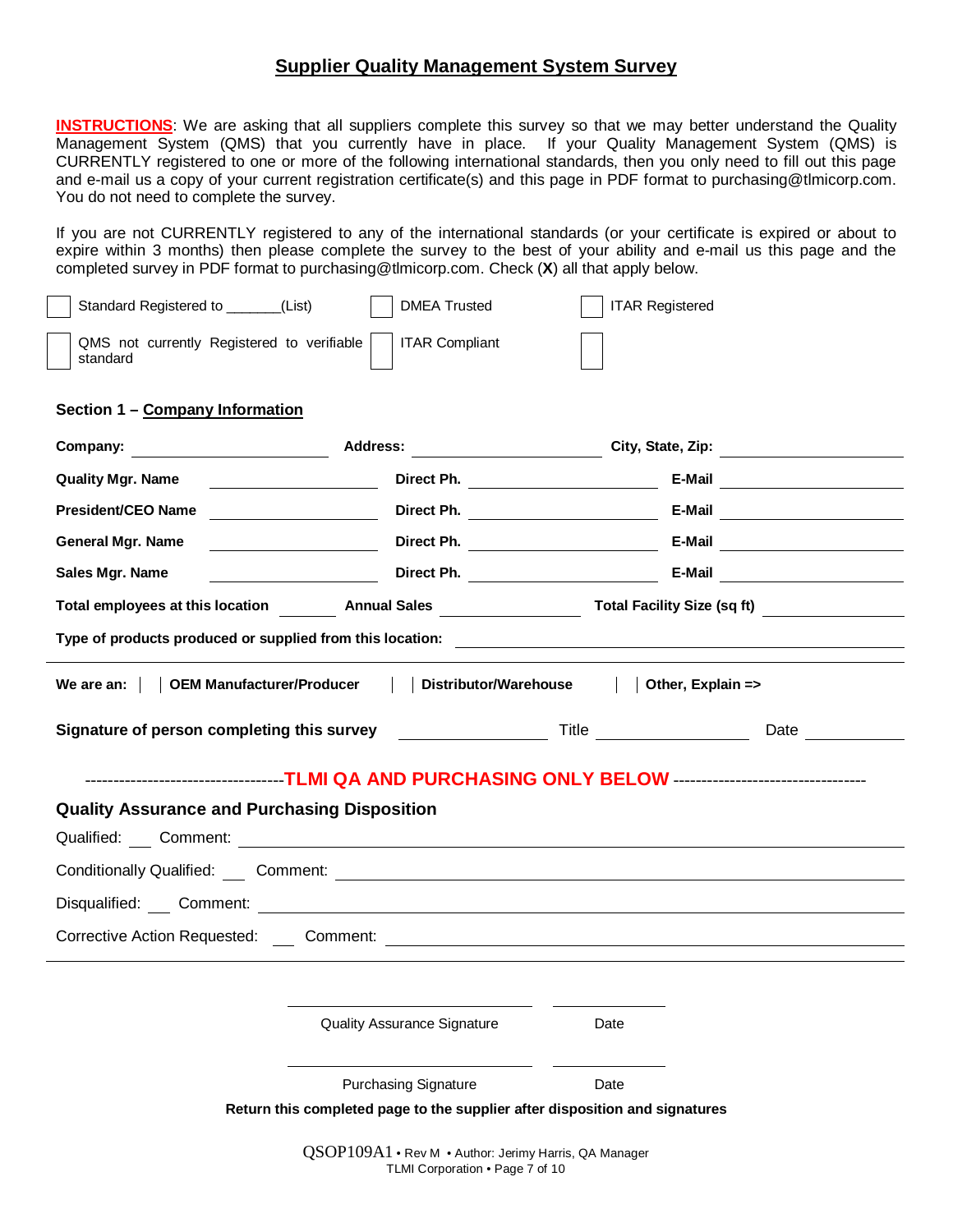### **Survey Questions**

#### **Check (X) Below**

| 1) Quality management system                                                                                                                                                                                                                                                                                                                                                                                | <b>Yes</b> | <b>No</b> | N/A |
|-------------------------------------------------------------------------------------------------------------------------------------------------------------------------------------------------------------------------------------------------------------------------------------------------------------------------------------------------------------------------------------------------------------|------------|-----------|-----|
| The organization has established, documented, implemented and maintains a quality management system<br>(QMS) and continually improve its effectiveness                                                                                                                                                                                                                                                      |            |           |     |
| You have determined the criteria and methods needed to ensure that both the operation and control of the<br>quality management system (QMS) is effective                                                                                                                                                                                                                                                    |            |           |     |
| You ensure the availability of resources and information necessary to support the operation and monitoring of<br>the QMS                                                                                                                                                                                                                                                                                    |            |           |     |
| You implement actions necessary to achieve planned results and continual improvement of the QMS<br>processes                                                                                                                                                                                                                                                                                                |            |           |     |
| 2) Documentation requirements                                                                                                                                                                                                                                                                                                                                                                               | Yes        | No        | N/A |
| The quality management system documentation includes documented statements of a quality policy and<br>quality objectives                                                                                                                                                                                                                                                                                    |            |           |     |
| You have a quality manual                                                                                                                                                                                                                                                                                                                                                                                   |            |           |     |
| You have documented procedures and records required by your QMS                                                                                                                                                                                                                                                                                                                                             |            |           |     |
| You have documents, including records, determined by the organization to be necessary to ensure the<br>effective planning, operation and control of your processes                                                                                                                                                                                                                                          |            |           |     |
| 3) Control of documents                                                                                                                                                                                                                                                                                                                                                                                     | <b>Yes</b> | <b>No</b> | N/A |
| A documented procedure is established to define the controls needed to approve documents for adequacy<br>prior to issue                                                                                                                                                                                                                                                                                     |            |           |     |
| You ensure that changes and the current revision status of documents are identified                                                                                                                                                                                                                                                                                                                         |            |           |     |
| You ensure that relevant versions of applicable documents are available at points of use                                                                                                                                                                                                                                                                                                                    |            |           |     |
| You prevent the unintended use of obsolete documents, and to apply suitable identification to them if they are<br>retained for any purpose                                                                                                                                                                                                                                                                  |            |           |     |
| 4) Control of records                                                                                                                                                                                                                                                                                                                                                                                       | <b>Yes</b> | No        | N/A |
| You have established a documented procedure to define the controls needed for the identification, storage,<br>protection, retrieval, retention and disposition of records. Records shall remain legible, readily identifiable and<br>retrievable.                                                                                                                                                           |            |           |     |
| 5) Customer focus                                                                                                                                                                                                                                                                                                                                                                                           | <b>Yes</b> | No        | N/A |
| Top management ensures that customer requirements are determined and are met with the aim of enhancing<br>customer satisfaction                                                                                                                                                                                                                                                                             |            |           |     |
| 6) Management representative                                                                                                                                                                                                                                                                                                                                                                                | <b>Yes</b> | No        | N/A |
| Top management has appointed a member of the organization's management who, irrespective of other<br>responsibilities, shall have responsibility and authority that includes ensuring that processes needed for the<br>quality management system are established, implemented and maintained                                                                                                                |            |           |     |
| 7) Management review                                                                                                                                                                                                                                                                                                                                                                                        | <b>Yes</b> | <b>No</b> | N/A |
| Top management shall review the organization's quality management system, at planned intervals, to ensure<br>its continuing suitability, adequacy and effectiveness. This review shall include assessing opportunities for<br>improvement and the need for changes to the quality management system, including the quality policy and<br>quality objectives. Records from management reviews are maintained |            |           |     |
| 8) Resource management                                                                                                                                                                                                                                                                                                                                                                                      | <b>Yes</b> | <b>No</b> | N/A |
| The organization shall determine and provide the resources needed to implement and maintain the quality<br>management system and continually improve its effectiveness                                                                                                                                                                                                                                      |            |           |     |
| 9) Competence, training and awareness                                                                                                                                                                                                                                                                                                                                                                       | <b>Yes</b> | <b>No</b> | N/A |
| Personnel performing work affecting conformity to product requirements are competent on the basis of<br>appropriate education, training, skills and experience.                                                                                                                                                                                                                                             |            |           |     |
| The organization determines the necessary competence for personnel performing work affecting conformity to<br>product requirements                                                                                                                                                                                                                                                                          |            |           |     |
| You maintain appropriate records of education, training, skills and experience                                                                                                                                                                                                                                                                                                                              |            |           |     |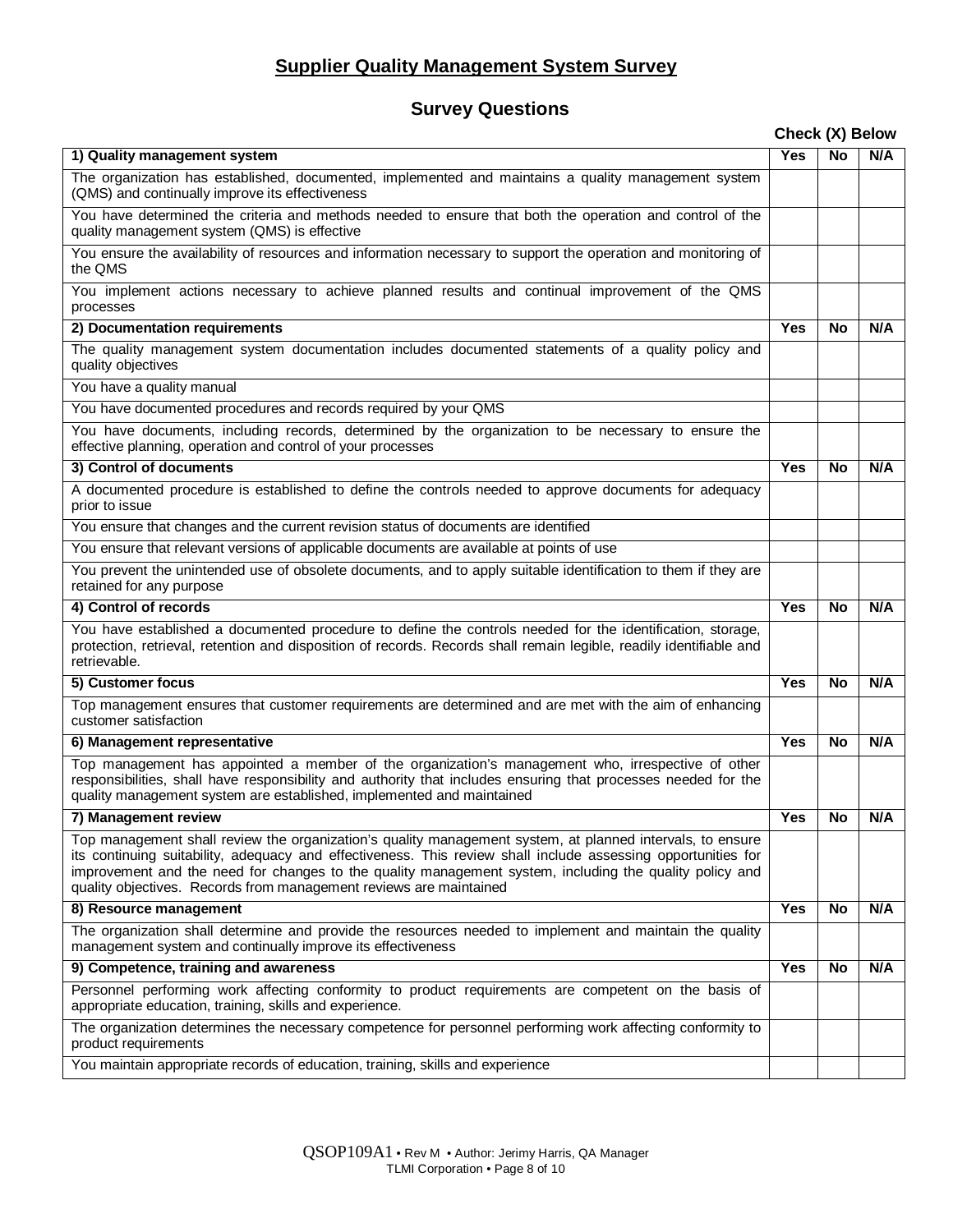### **Survey Questions Continued**

### **Check (X) Below**

| 10) Determination of requirements related to the product                                                                                                                                                                                                                                                                               |            |           | N/A |
|----------------------------------------------------------------------------------------------------------------------------------------------------------------------------------------------------------------------------------------------------------------------------------------------------------------------------------------|------------|-----------|-----|
| The organization shall determine a) requirements specified by the customer, including the requirements for<br>delivery and post-delivery activities,                                                                                                                                                                                   |            |           |     |
| b) requirements not stated by the customer but necessary for specified or intended use, where known,                                                                                                                                                                                                                                   |            |           |     |
| c) statutory and regulatory requirements applicable to the product, and                                                                                                                                                                                                                                                                |            |           |     |
| d) any additional requirements considered necessary by the organization.                                                                                                                                                                                                                                                               |            |           |     |
| 11) Review of requirements related to the product                                                                                                                                                                                                                                                                                      |            |           | N/A |
| The organization shall review the requirements related to the product and ensure product requirements are<br>defined and the organization has the ability to meet the defined requirements                                                                                                                                             |            |           |     |
| Where product requirements are changed, the organization shall ensure that relevant documents are amended<br>and that relevant personnel are made aware of the changed requirements.                                                                                                                                                   |            |           |     |
| <b>12) Purchasing Requirements</b>                                                                                                                                                                                                                                                                                                     |            |           | N/A |
| The organization shall ensure that purchased product conforms to specified purchase requirements.                                                                                                                                                                                                                                      |            |           |     |
| You evaluate and select suppliers based on their ability to supply product in accordance with the organization's<br>and customer requirements. Criteria for selection, evaluation and re-evaluation is documented                                                                                                                      |            |           |     |
| Records of the results of evaluations and any necessary actions arising from the evaluation are maintained                                                                                                                                                                                                                             |            |           |     |
| 13) Verification of purchased product                                                                                                                                                                                                                                                                                                  | <b>Yes</b> | No        | N/A |
| You have established and implement receiving inspection or other activities necessary for ensuring that<br>purchased product meets specified purchase requirements.                                                                                                                                                                    |            |           |     |
| Work instructions are available for all inspection and testing activities covering receiving, in-process and final<br>inspection                                                                                                                                                                                                       |            |           |     |
| Records are kept for all inspection and testing that is performed                                                                                                                                                                                                                                                                      |            |           |     |
| 14) Validation of processes for production                                                                                                                                                                                                                                                                                             | <b>Yes</b> | <b>No</b> | N/A |
| You validate any processes where the resulting output cannot be verified by subsequent monitoring or<br>measurement and, as a consequence, deficiencies become apparent only after the product is in use or the<br>service has been delivered. Validation has demonstrate the ability of these processes to achieve planned<br>results |            |           |     |
| 15) Identification and traceability                                                                                                                                                                                                                                                                                                    | <b>Yes</b> | <b>No</b> | N/A |
| You identify the product by suitable means throughout the production cycle and delivery                                                                                                                                                                                                                                                |            |           |     |
| 16) Preservation of product                                                                                                                                                                                                                                                                                                            | <b>Yes</b> | <b>No</b> | N/A |
| You preserve the product during internal processing and delivery to the intended destination in order to<br>maintain conformity to requirements. As applicable, preservation shall include identification, handling,<br>packaging, storage and protection. Preservation shall also apply to the constituent parts of a product.        |            |           |     |
| 17) Control of monitoring and measuring equipment (calibration)                                                                                                                                                                                                                                                                        | <b>Yes</b> | <b>No</b> | N/A |
| You have determined the monitoring and measurement to be undertaken and the monitoring and measuring<br>equipment needed to provide evidence of conformity of product to determined requirements.                                                                                                                                      |            |           |     |
| You have established processes to ensure that monitoring and measurement can be carried out and are<br>carried out in a manner that is consistent with the monitoring and measurement requirements                                                                                                                                     |            |           |     |
| Measuring equipment is calibrated or verified, or both, at specified intervals, or prior to use, against<br>measurement standards traceable to international or national measurement standards                                                                                                                                         |            |           |     |
| You identify equipment in order to determine its calibration status (labels, serial numbers)                                                                                                                                                                                                                                           |            |           |     |
| You assess and record the validity of the previous measuring results when the equipment is found not to<br>conform to requirements (out of calibration). You take appropriate action on the equipment and any product<br>affected                                                                                                      |            |           |     |
| Records of calibration are maintained and are available                                                                                                                                                                                                                                                                                |            |           |     |
| 18) Measurement, analysis and improvement                                                                                                                                                                                                                                                                                              | <b>Yes</b> | No        | N/A |
| You plan and implement the monitoring, measurement, analysis and improvement processes needed to<br>demonstrate conformity to product requirements, to ensure conformity of the quality management system, and<br>to continually improve the effectiveness of the quality management system                                            |            |           |     |